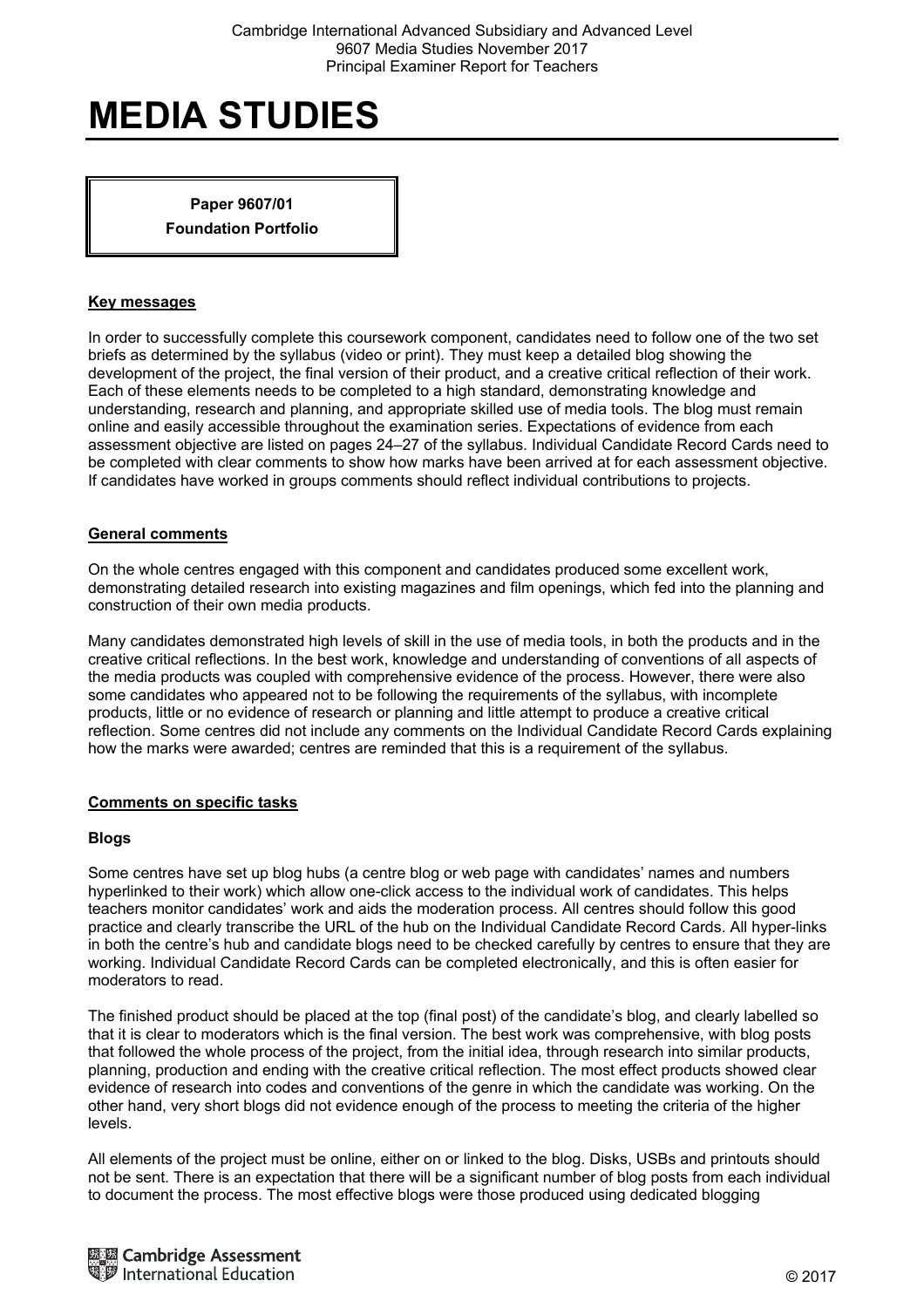#### Cambridge International Advanced Subsidiary and Advanced Level 9607 Media Studies November 2017 Principal Examiner Report for Teachers

applications (Blogger, Wordpress etc.) which use a linear format to order blog posts from most recent to earliest, with the earliest post last, and the most recent post at the top. They included a range of materials posted over the duration of the project, illustrating the production process from research and initial ideas to final production and critical reflection.

# **Products**

# **Magazines**

The syllabus requires candidates to produce the front cover, contents page and a double page spread of a new magazine, including a minimum of four original images and made up of entirely original written material. Candidates generally fulfilled the brief, with understanding of features of design, layout, font choice and size in evidence. Some candidates completed well organised and considered photo shoots resulting in some excellent original images. However, others would benefit from support in this area. Too many relied upon 'snapshots' taken with little consideration of framing or mise-en-scène. There also needs to be a wider range of appropriate images with many candidates simply presenting the minimum number of images required rather than considering what their magazine actually needed.

Whilst centres are investing in appropriate technical tools for construction of media products, some candidates would have benefited from more support in building their skills with dedicated DTP software such as InDesign or PagePlus. Too many candidates relied on Photoshop to construct pages; this software is ideal for manipulating images to a high standard, but it is not designed to be used in the construction of entire pages of a magazine, and as a result it can make it a much more time-consuming and difficult process than it otherwise needs to be.

Opportunities for interim feedback need to be built in to the task so that candidates can benefit from the critical eye of peers and teachers, particularly in relation to how far they have carried their research into codes and conventions through into their own products.

## **Film openings**

This task involves the production of the first two minutes of a new feature film, including the titles, adhering to commercial cinema conventions. This worked best when candidates had researched film openings relevant to their own genre choice and had developed a systematic understanding of the institutional conventions of opening titles.

Candidates need to consider carefully what purpose an opening must serve in establishing enigma for the rest of the film to solve. In some cases, candidates produced film openings which were effectively entire short films, or trailers which gave away too much of the story. A key feature of the task is how far the finished text is 'readable' as a film opening. Expectations for work in Level 4 and 5 is that a high level of skill will be in evidence, including camerawork, sound, use of mise-en-scène and editing.

Interim deadlines can assist candidates with feedback on the effectiveness of their work. When candidates work in groups as permitted by the syllabus it is important that all members' roles are clearly identifiable and that the centre has allocated marks appropriate to those roles. Comments on Individual Candidate Record Cards should clearly identify how marks have been allocated according to candidate roles.

# **Creative critical reflections**

Candidates who fully addressed the four set questions using a range of digital applications to demonstrate their knowledge and understanding performed best in this area. There are a number of applications which enabled really interesting and reflective work, appropriate to the task. There were some excellent detailed voiceover videos with extracts from the finished product and from the process, and some really imaginative approaches to using presentation applications to which adequate time had been allocated. Weaker work tended to be text-only posts or text-heavy presentations using SlideShare or Prezi, often in very short slides with little depth and development. Such work could only meet the criteria for lower levels.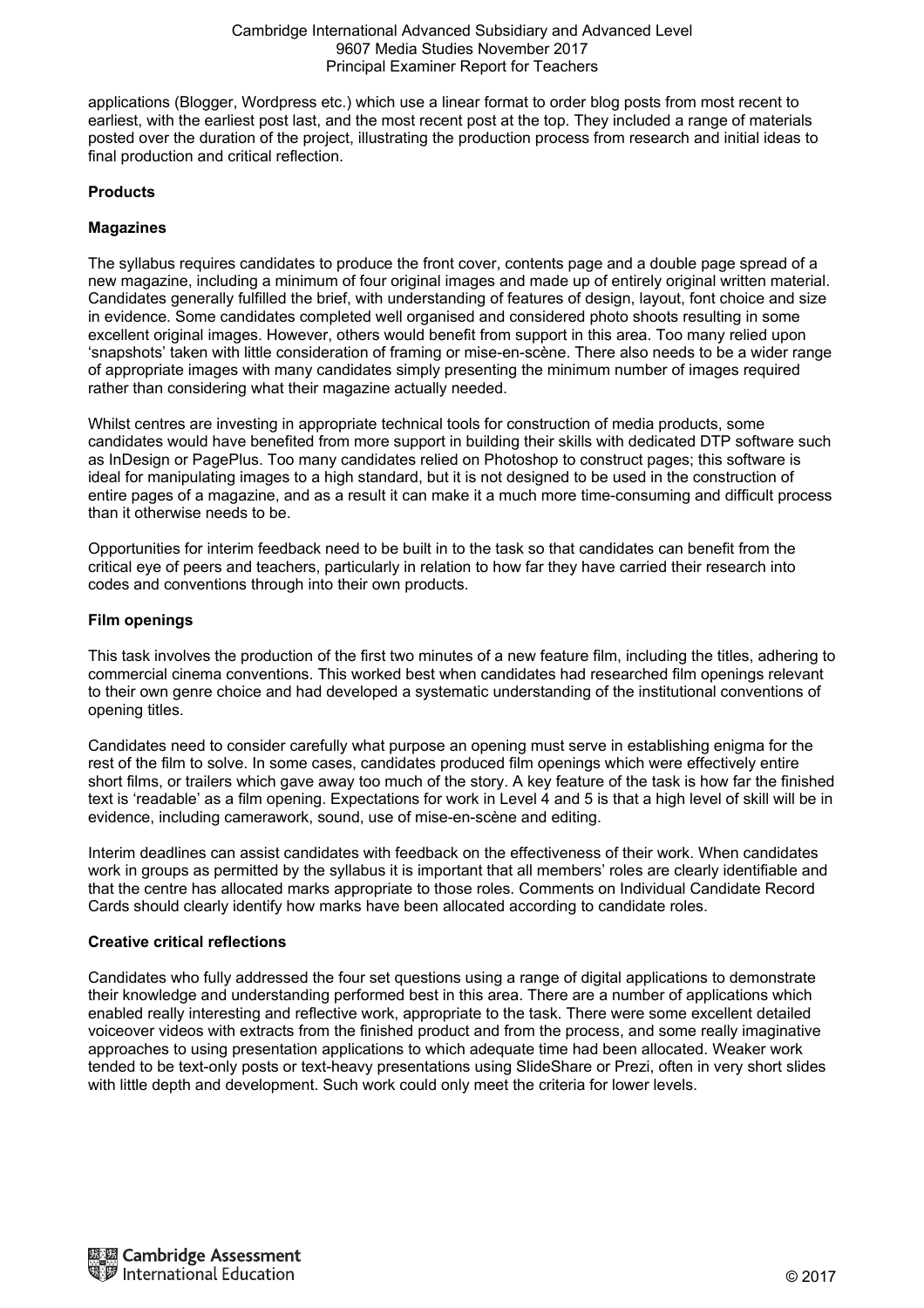**Paper 9607/02 Key Media Concepts** 

### **Key messages**

Section A is a compulsory question, in which candidates analyse an extract from an American TV drama, and consider how meaning is constructed through the technical codes of camerawork, editing, mise-enscene and sound. An understanding of technical codes in moving image media is essential for candidates to be able to attempt the question, which this series was based on an extract from Boardwalk Empire.

In Section B, candidates answer one of two optional questions on a media industry they have studied, adapting and applying their knowledge. This series, the two questions focused on evaluating marketing techniques and the role of technology transforming media production. Candidates should support their responses using examples taken from the contemporary media landscape.

## **General comments**

There was a good spread of marks across both sections of the paper, with many candidates showing evidence of thorough preparation, writing at length and supporting points with examples. Frustratingly, in Section B many responses lacked detailed contemporary examples in order to illustrate points, and this hampered those candidates who often demonstrated a good understanding of concepts and produced sound arguments. With some candidates, the ability to address the key terms of the question and to shape relevant knowledge towards fully answering the question was not in evidence.

# *Section A*

#### **Question 1**

It was pleasing to see evidence of some effective teaching of all of the technical skills, with the majority of candidates able to identify a wide range of elements accurately and with ease. However, some candidates didn't expand their responses beyond this identification, and did not develop their answers much further when it came to exploring what the impact of these technical elements would have upon the viewer; this did not give them the opportunity to explore meaning and representation, and subsequently they were unable to access the higher bands of the mark scheme. Alternatively, some candidates were able to identify the meaning but lacked the accurate use of technical language of the conventions of moving image to underpin their analysis.

At the higher end of the range there were some excellent responses, highlighting candidates' understanding of the ways in which meaning is constructed through the use of the different technical areas. There were some very sophisticated, analytical responses demonstrating an understanding of how meaning and representation is created, coupled with an excellent use of technical terminology.

Common problems in responses were identifying technical codes but not exploring how meaning is created; these tended to be more narrative or descriptive responses, rather than analytical. Some candidates didn't identify the shifts in tone of the sequence – from generosity to isolation and criminality, and the impact this had on the representation of the character. Some candidates struggled to use terminology accurately, (for example using the term 'jump cut' when they meant 'cut'), which limited the mark that could be awarded. Finally, some candidates tried to apply theory in their responses (e.g. Marxist analysis), which is not necessary and can sometimes act as a distraction for candidates, as they do not always link this to meaning. Credit will be given if meaning is considered when applying theory, and in this case where candidates considered a criticism of capitalistic 'gangsterism' in the construction of meaning this was deemed to be acceptable.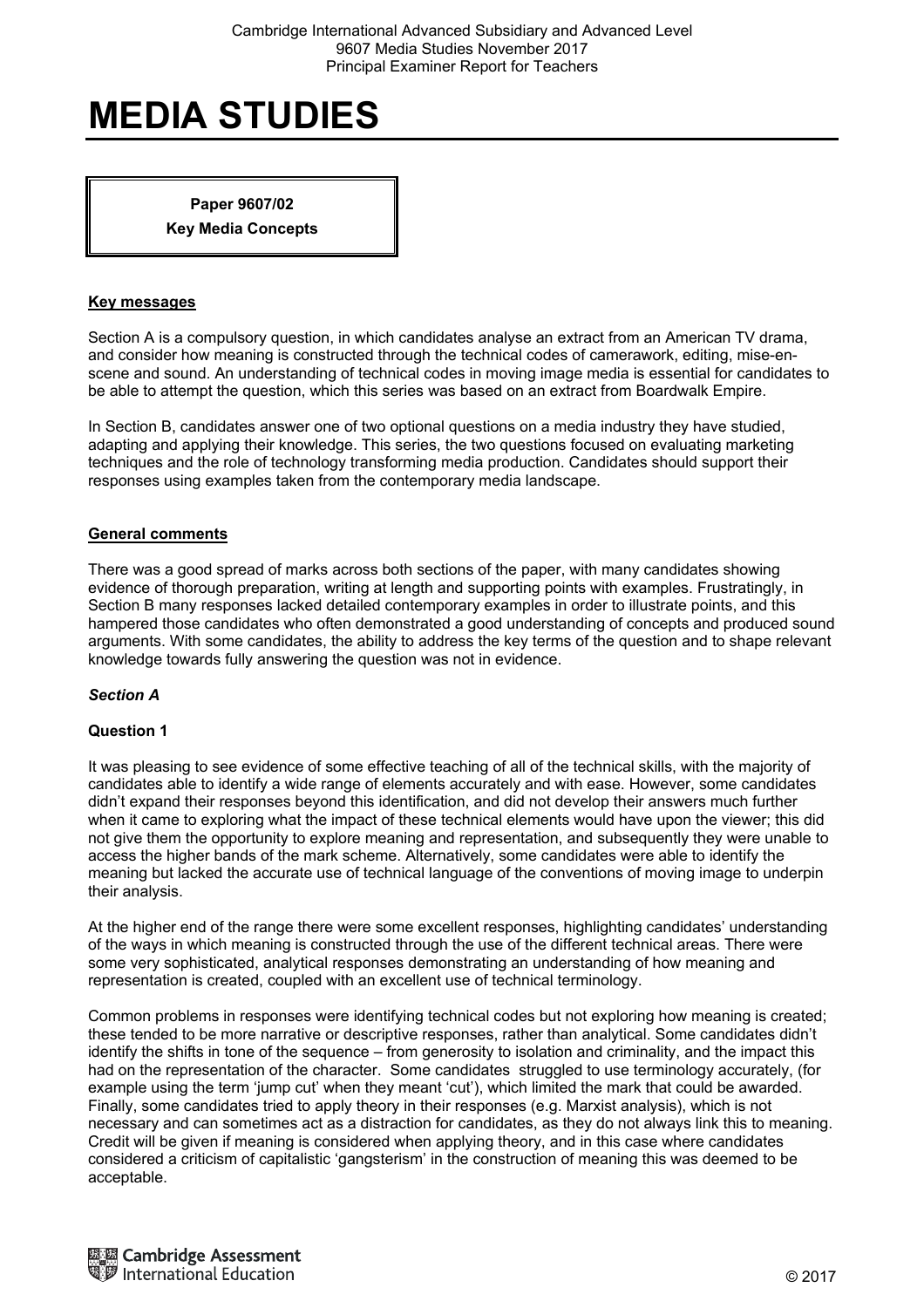Of the four technical areas, editing and sound were generally handled least well and these should be areas for attention in the teaching.

# *Section B*

# **Question 2 – Evaluate the marketing techniques used in the media area you have studied.**

The question was accessible to all candidates and elicited a wide range of responses; most case studies tended to focus on the film and music industry with many of these resulting in accomplished responses. The most interesting and engaging responses were from the games industry, as case studies tended to be more recent and often responses were quite personal.

At the higher end, candidates successfully evaluated a variety of approaches and were able to reinforce their evaluation through the discussion of specific sales successes and failures using a variety of modern marketing techniques and ploys. Disney/Pixar/Marvel were often used as examples and while being good case studies, candidates were often writing everything they knew about the institution rather than evaluating the success of the marketing techniques used and deploying quite a limited technical vocabulary in their answers.

Candidates were less successful when they didn't apply their knowledge and understanding of the relevant question area to their case study. In these circumstances, obvious marketing techniques such as synergy were often ignored, as were many more current strategies; candidates could have explored the way institutions use any of the following:

- Social/Location/Mobile (SoLoMo);
- push/pull;
- user generated/remix;
- cross-media; viral;
- niche/mass marketing etc.

Generalised responses often clearly showed an understanding of the key concepts, but when these lacked specific evidence from case studies candidates were disadvantaged. In some cases examples were well out of date (Blair Witch/Titanic/Dark Knight being the most common of these), and centres are reminded that contemporaneous examples are likely to indicate a wider engagement with the subject, as evidenced with the games industry responses.

# **Question 3 – "Digital technologies have transformed media production"**

This question was answered less frequently than question 2, and the responses to this question tended to be less successful, with many candidates ignoring or confusing the key term 'transformed'. At times it wasn't clear what candidates were arguing in response to this question. Most responses for this question tended to focus on the film industry.

Better responses had institutional examples of how the possibilities of digital recording equipment and postproduction hardware and software were transformative to the end product. Some responses offered a history of production, which might have been a productive route through the question. However, without concentrating sufficiently on the digital aspect of the question candidates struggled to access the higher bands.

'Prosumerism' was a fairly obvious area for discussion, which was often ignored, and this was especially frustrating when considering the rise in 'youtubers' and other vloggers, something most candidates will be familiar with. One area of exploration could have focused on how candidates themselves have become media producers, but this too was often overlooked. Many responses confused digital distribution with production and discussed streaming services at length.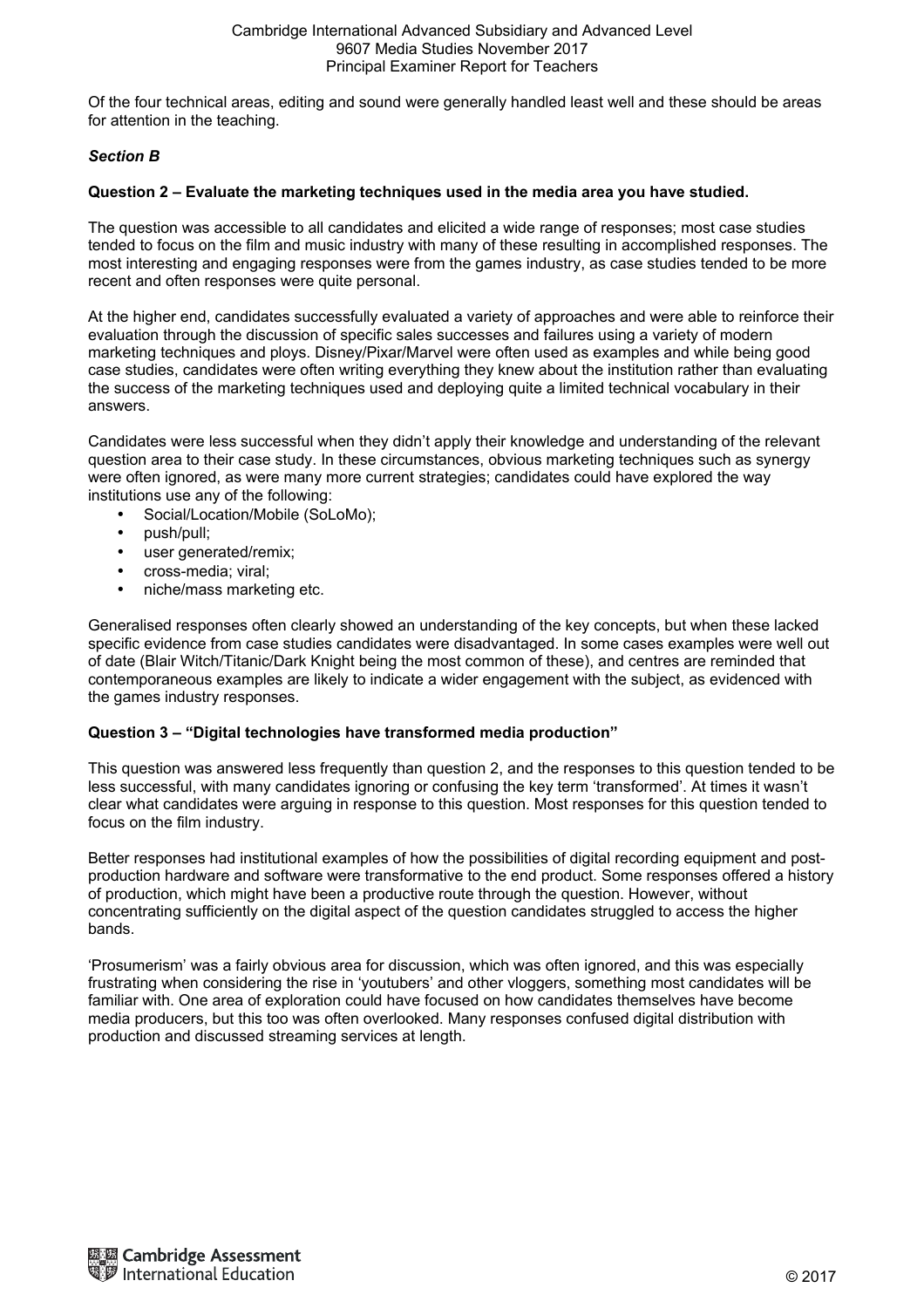**Paper 9607/03 Advanced Portfolio** 

### **Key messages**

For success in this coursework paper, candidates need to complete one of the four optional tasks, keep a detailed blog of the process of the project, and reflect upon their work in the creative critical reflection. Each of these elements needs to be done to a high standard, demonstrating knowledge and understanding, research and planning and appropriate skilled use of media tools. Expectations of evidence from each assessment objective are listed on pages 27 – 30 of the syllabus. Coursework coversheets need to be completed with clear comments for each candidate to show how marks have been arrived at for each assessment objective – where this is incomplete it is much more difficult to understand how marks have been awarded.

## **General comments**

Some strong work was submitted for this component, demonstrating detailed research into existing products, which fed into the planning and construction of candidates' own media products. There was some high level of skill shown in the use of media tools, in both the products and in the creative critical reflections. In the best work, knowledge and understanding of conventions of media products was coupled with comprehensive evidence of the process. In some cases, candidates did not complete all three elements of the set brief. It is important that both major and minor tasks are completed, as well as clear documentation of all the stages of the production process, including the research.

#### **Comments on specific questions**

#### **Blogs**

We request that centres set up blog hubs which allow one click access to the individual work of candidates. This is because typing in long URLs runs the risk of errors. Links must be checked by centres in advance to ensure that they are working and the finished product should be placed at the top of the blog and labelled as such, so that it is clear which version should be considered the intended final product. The best work was comprehensive, with blog posts which followed the whole process of the project and showed clear evidence of research into all aspects of the production, which then feed into the finished work. Very short blogs did not provide enough evidence enough of the process, and were often limited to no higher than Level 2 as a result. Centres are once again reminded that **all** elements of the project must be online, either on or linked to the blog. Disks, USBs and printouts should not be sent, and will be disregarded by Moderators.

There is an expectation that there will be a significant number of blog posts from each individual to document the process. The blog is key evidence of AO2, AO3 and AO4. The most effective blogs were those which used a linear format, organising the blog so that the earliest post is last and the most recent post is first. It is also vital that blogs included a range of materials posted over the duration of the project, illustrating the process of production from research and initial ideas to final production and creative critical reflection. The blog should provide a sense of journey which demonstrates how the choices made by the candidate are based on their own research into relevant genre specific industry products. Better candidates show a level of control over all aspects of the production process and a demonstration of reflection and revision in the choices made.

#### **Production work**

Centres are reminded that the production work is a package that needs to show a consistency in style and purpose between the major and the minor tasks. It is also important that the production work is not presented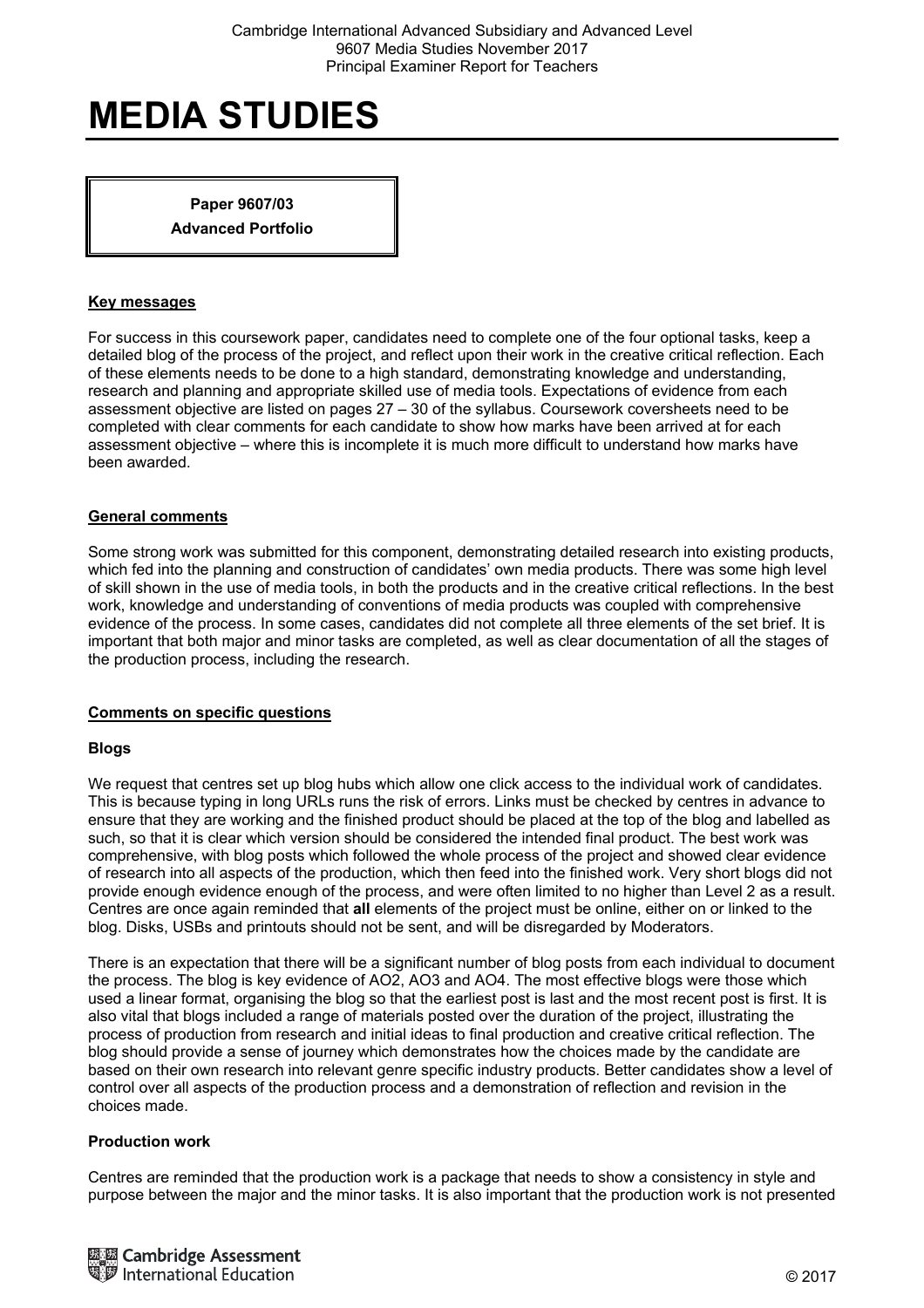#### Cambridge International Advanced Subsidiary and Advanced Level 9607 Media Studies November 2017 Principal Examiner Report for Teachers

as a finished product alone, but as a collective where the major and minor task show a clear relationship. Candidates will be rewarded for plotting a journey both in terms of skill development and design and aesthetical understanding – this includes any preliminary tasks.

# **Creative critical reflections**

Candidates who fully addressed the four questions using varied digital formats performed best in this area. There are a number of programs and accessible applications, which enabled really interesting and reflective work, appropriate to the task. The best candidates also made good use of audio and video in their creative reflections. There were some excellent self reflective work in which candidates gave clear motivation for the decisions they made, backed up with examples from the industry or with research they had carried out into audience and institutions.

Weaker work tended to be very brief or text-heavy and overly reliant on PowerPoint, Prezi, or other presentation software. These sorts of programs rarely allow candidates to provide in-depth analysis, often featuring few slides with little illustration, and a lack of consideration for both the major and minor tasks. Such work could only meet the criteria for minimal marks. It is worth noting that the strongest critical reflections tended to be from candidates who had kept the most reflective records of their research, planning and production.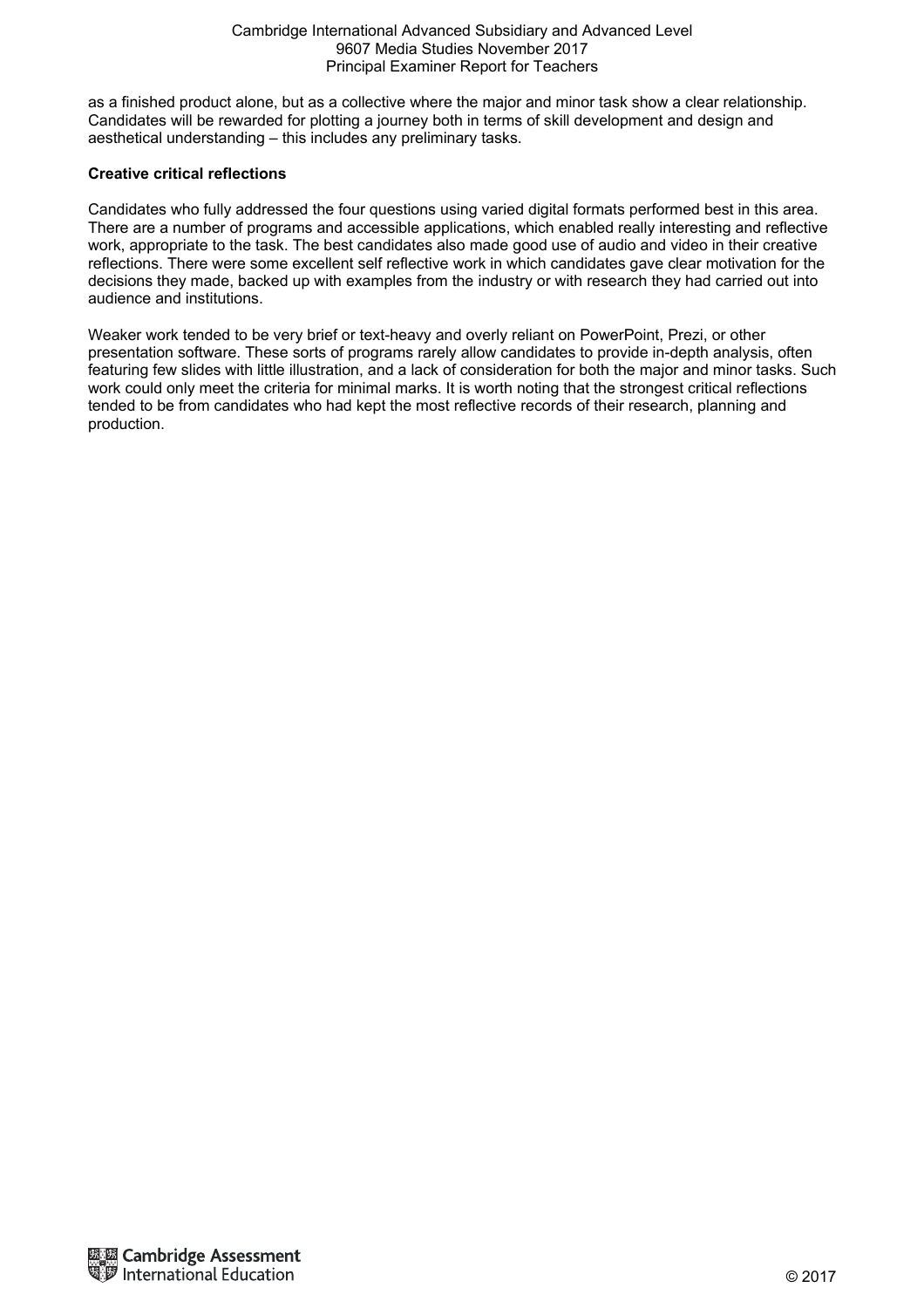**Paper 9607/04 Critical Perspectives** 

### **Key messages**

Success in this paper requires a considered reflection on the coursework undertaken and the skills developed, analysis of one piece of coursework using a theoretical framework, and an extended response on one contemporary media theme.

## **General comments**

The best answers showed evidence of high level analytical skill and the ability to consider different aspects of the task in limited time. At the bottom end candidates did not seem to be aware of the content required or of the nature of the assessment, writing very brief and general responses which gained barely any credit.

## **Comments on specific questions**

*Section A* 

# **Question 1 (a)**

The question required candidates to explore how the conventions of real media texts had influenced their productions. Most candidates were able to identify some features of the conventions of real media and how these influenced their work. Some did not address both coursework units, but stuck to discussing just one of their projects, which limited the marks available to them. The best responses contained lots of detail and related it closely to the question set, ranging across their projects and reflecting upon the skills developed. They gave specific examples from real media and their own work, and showed a good understanding of the requirements of the question.

# **Question 1 (b)**

This question required candidates to analyse one of their own productions using the concept of narrative. Where candidates had been taught the concept of narrative, and had some relevant theory to use, this question was well answered. Where candidates were less confident with the concept of narrative, or how their production had engaged with this concept, they quickly ran out of ideas. Strong responses made detailed reference to their own production and applied theory effectively, successfully engaging with question and their product to fully explore a range of reflections.

#### *Section B*

# **Questions 2 and 3: Regulation**

No questions were attempted in this section.

# **Questions 4 and 5: Global media**

The answers on this topic were very general and lacked detailed reference to any case studies or supporting evidence, and centres are reminded that, for candidates to do well in Section B, answers must be supported with detailed examples from contemporary media. Where candidates didn't engage with the broader implications of the question, or made points which were often little more than assumptions and generalisations as opposed to carefully considered responses, they struggled to access the higher bands.